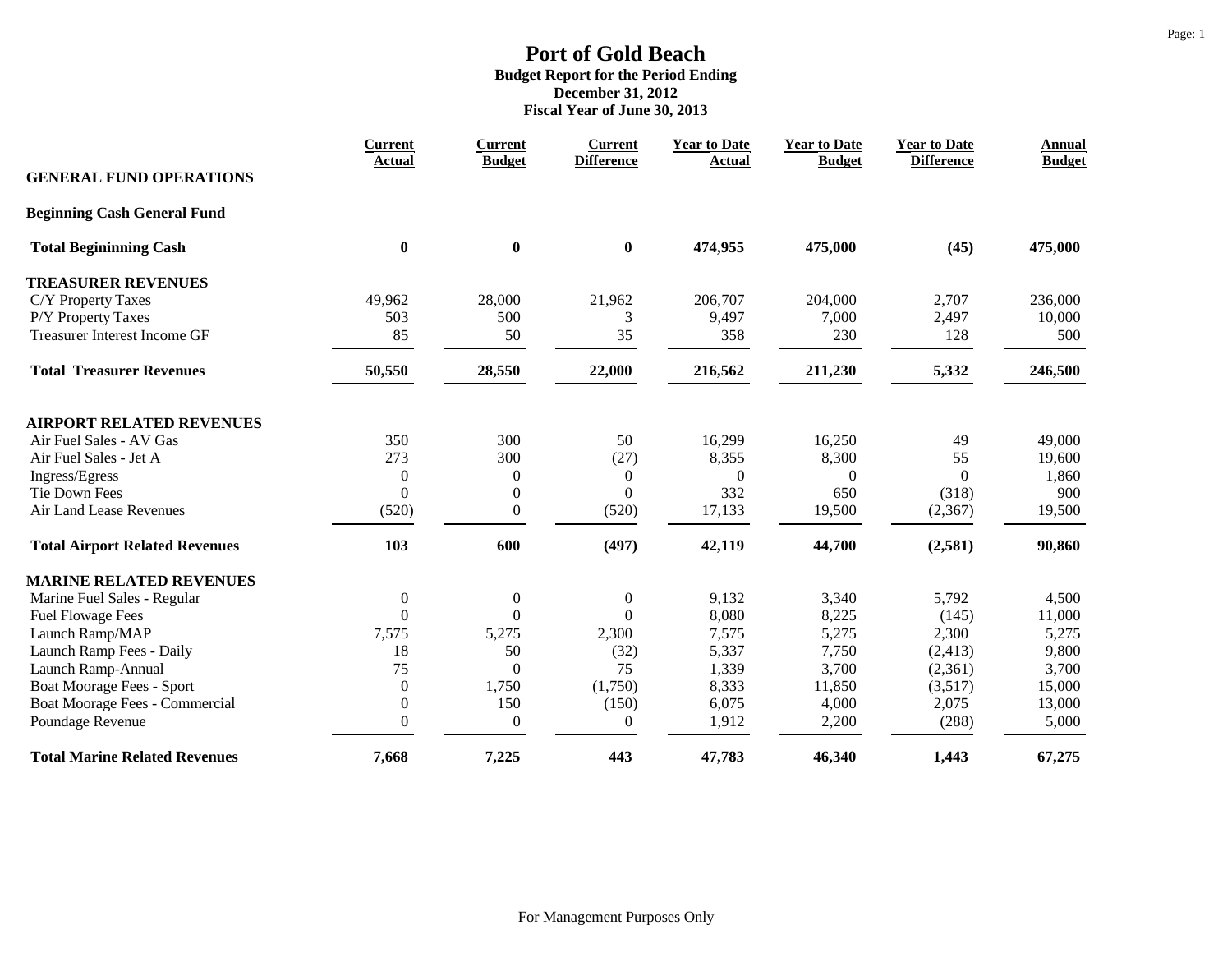|                                                               | <b>Current</b>   | <b>Current</b>   | <b>Current</b>    | <b>Year to Date</b> | <b>Year to Date</b> | <b>Year to Date</b> | <b>Annual</b> |
|---------------------------------------------------------------|------------------|------------------|-------------------|---------------------|---------------------|---------------------|---------------|
|                                                               | Actual           | <b>Budget</b>    | <b>Difference</b> | <b>Actual</b>       | <b>Budget</b>       | <b>Difference</b>   | <b>Budget</b> |
| <b>LAND AND BUILDING REVENUES</b>                             |                  |                  |                   |                     |                     |                     |               |
| <b>Bay Storage Revenues</b>                                   | 11,413           | 4,600            | 6,813             | 45,076              | 45,650              | (574)               | 85,500        |
| <b>Building Lease Revenues</b>                                | 11,001           |                  | 11,001            | 11,001              | 11,500              | (499)               | 11,500        |
| <b>Compound Storage Revenues</b>                              | 344              | 625              | (281)             | 3,743               | 4,775               | (1,032)             | 9,200         |
| <b>Land Lease Revenues</b>                                    | 9,940            | 7,500            | 2,440             | 58,774              | 66,000              | (7,226)             | 120,000       |
| <b>Total Land and Building Revenues</b>                       | 32,698           | 12,725           | 19,973            | 118,594             | 127,925             | (9, 331)            | 226,200       |
| <b>CANNERY REVENUES</b>                                       |                  |                  |                   |                     |                     |                     |               |
| Cannery Lease - 1st Floor                                     | 3,369            | 4,000            | (631)             | 22,497              | 21,800              | 697                 | 42,000        |
| Cannery Lease - 2nd floor                                     | 1,128            | 1,100            | 28                | 5,005               | 6,550               | (1, 545)            | 13,000        |
| Cannery Utilites - Reimbursed                                 | 793              | 1,000            | (207)             | 4,650               | 5,650               | (1,000)             | 11,000        |
| Misc. Rent                                                    | $\boldsymbol{0}$ | 175              | (175)             | 525                 | 1,010               | (485)               | 2,000         |
| <b>Total Cannery Revenues</b>                                 | 5,290            | 6,275            | (985)             | 32,677              | 35,010              | (2, 333)            | 68,000        |
| <b>OTHER PORT REVENUES</b>                                    |                  |                  |                   |                     |                     |                     |               |
| Equipment                                                     | $\overline{0}$   | $\boldsymbol{0}$ | $\boldsymbol{0}$  | 150                 | $\mathbf{0}$        | 150                 | 900           |
| <b>Rental Car Revenue</b>                                     | 1,194            | 175              | 1,019             | 4,975               | 3,490               | 1,485               | 5,000         |
| Sale of Equipment                                             | 0                | $\overline{0}$   | $\Omega$          | $\overline{0}$      | 0                   | $\Omega$            | 1,500         |
| G.F. Reimbursement                                            | $\theta$         | $\Omega$         | $\Omega$          | $\Omega$            |                     | 0                   | 2,000         |
| Misc. Other Port Income                                       | 1,138            | 400              | 738               | 2,495               | 2,400               | 95                  | 5,000         |
| Curry Sports-Sea Lion Reimburs                                | $\boldsymbol{0}$ | $\boldsymbol{0}$ | $\mathbf{0}$      | $\theta$            | $\theta$            | $\boldsymbol{0}$    | 5,000         |
| <b>Total Other Port Revenue</b><br><b>INSURANCE AND LOANS</b> | 2,332            | 575              | 1,757             | 7,620               | 5,890               | 1,730               | 19,400        |
| <b>Total Ins and Loans Revenues</b><br><b>TRANSFERS</b>       | $\bf{0}$         | $\bf{0}$         | $\bf{0}$          | $\bf{0}$            | $\bf{0}$            | $\mathbf{0}$        | $\mathbf{0}$  |
| <b>Total Transfers</b>                                        | $\bf{0}$         | $\bf{0}$         | $\bf{0}$          | $\bf{0}$            | $\boldsymbol{0}$    | $\bf{0}$            | $\bf{0}$      |
| <b>TOTAL GEN FUND REVENUES</b>                                | \$<br>98,641     | 55,950           | \$<br>42,691      | 940,310             | 946,095             | (5,785)             | 1,193,235     |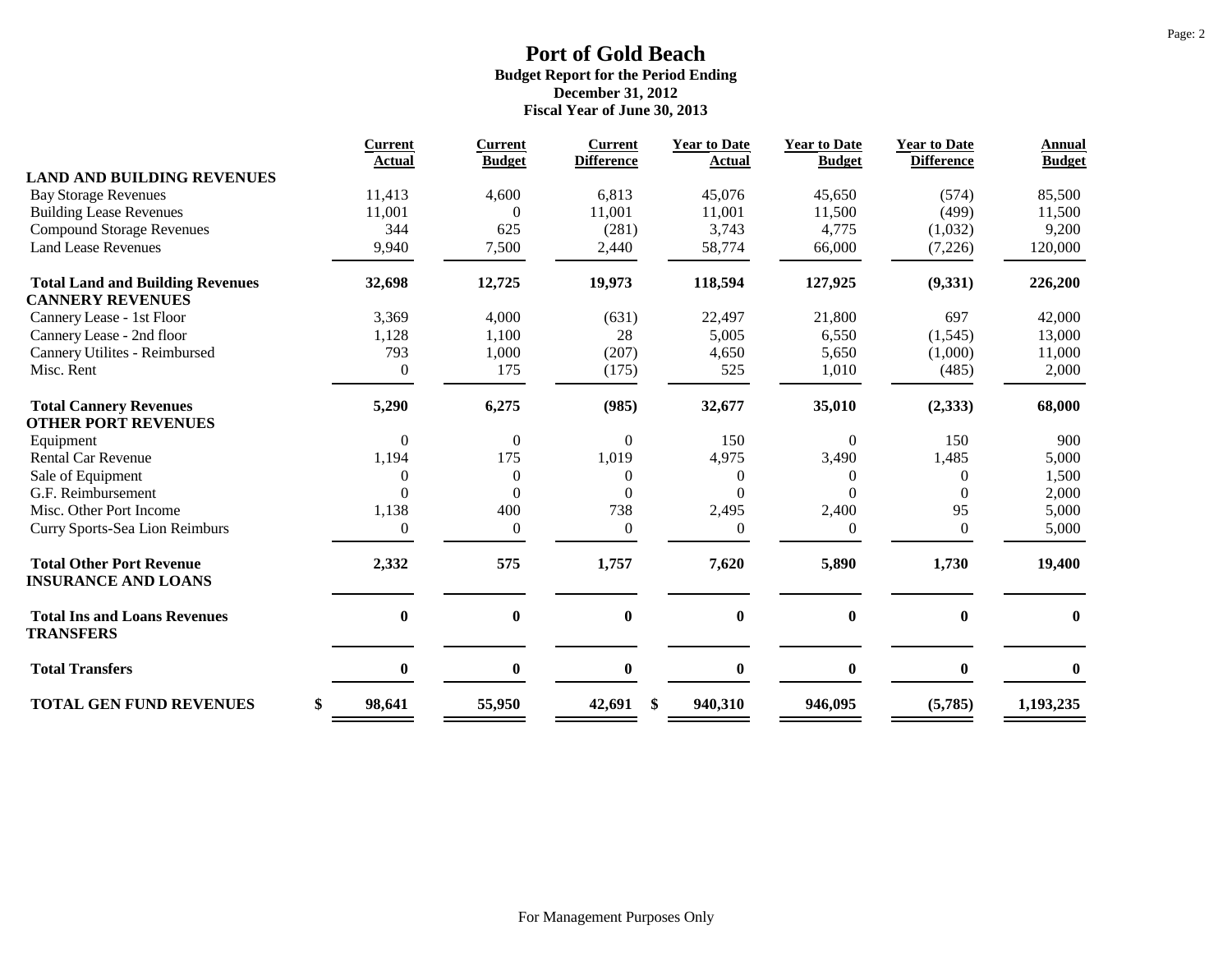# **Port of Gold Beach Budget Report for the Period Ending December 31, 2012**

|                                  | <b>Fiscal Year of June 30, 2013</b> |    |               |                   |                     |                     |                     |               |
|----------------------------------|-------------------------------------|----|---------------|-------------------|---------------------|---------------------|---------------------|---------------|
|                                  | Current                             |    | Current       | Current           | <b>Year to Date</b> | <b>Year to Date</b> | <b>Year to Date</b> | Annual        |
| <b>GENERAL FUND EXPENDITURES</b> | Actual                              |    | <b>Budget</b> | <b>Difference</b> | Actual              | <b>Budget</b>       | <b>Difference</b>   | <b>Budget</b> |
| PERSONAL SERVICES                |                                     |    |               |                   |                     |                     |                     |               |
| <b>Manager Salary</b>            | \$<br>3,334                         | -S | 3,400         | 66                | 19,128              | 18,968              | (160)               | 39,500        |
| <b>Administrative Secretary</b>  | 1,848                               |    | 2,000         | 152               | 10,598              | 10,666              | 68                  | 23,000        |
| O&M Foreman Pay                  | 2,503                               |    | 2,583         | 80                | 15,615              | 15,498              | (117)               | 31,000        |
| Operations & Maintenance #1      | 1,360                               |    | 1,825         | 465               | 8,837               | 10,950              | 2,113               | 21,900        |
| Part-Time/Weekend O/M            | 693                                 |    | 700           |                   | 7,111               | 6,500               | (611)               | 13,800        |
| Operation Maintenance #2         | 1,232                               |    | l,450         | 218               | 6,622               | 7,185               | 563                 | 18,000        |
| Summer Seasonal and Holiday      | 1,008                               |    | 1,000         | (8)               | 5,158               | 6,350               | 1,192               | 7,000         |
| Overtime/Bonus All Employees     | 742                                 |    | 750           | 8                 | 742                 | 750                 | 8                   | 4,500         |
| Payroll Tax / Worker's Comp      | 2,110                               |    | 3,100         | 990               | 12,821              | 19,400              | 6,579               | 34,000        |
| <b>Health Insurance</b>          | 2,216                               |    | 2,750         | 534               | 11.770              | 16,500              | 4,730               | 33,000        |
| <b>Retirement Benefits</b>       | 532                                 |    | 800           | 268               | 3,459               | 4,725               | 1,266               | 10,000        |
| <b>Total Personal Services</b>   | 17,578                              |    | 20,358        | 2,780             | 101,861             | 117,492             | 15,631              | 235,700       |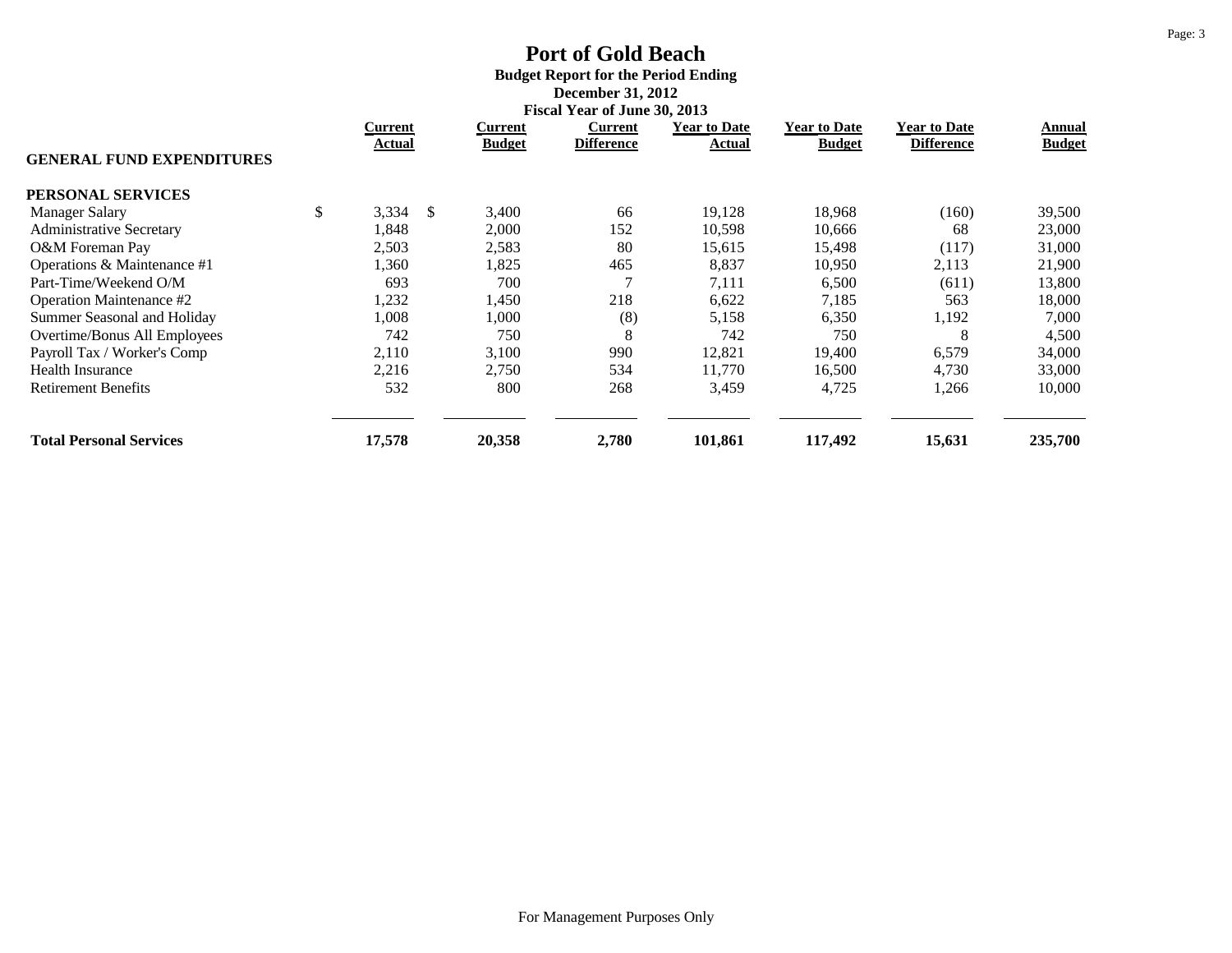|                                             | <b>Current</b> | <b>Current</b>   | <b>Current</b>    | <b>Year to Date</b> | <b>Year to Date</b> | <b>Year to Date</b> | Annual        |
|---------------------------------------------|----------------|------------------|-------------------|---------------------|---------------------|---------------------|---------------|
| <b>OFFICE MATERIAL AND SERVICES</b>         | Actual         | <b>Budget</b>    | <b>Difference</b> | Actual              | <b>Budget</b>       | <b>Difference</b>   | <b>Budget</b> |
|                                             |                | 0                | $\Omega$          | $\Omega$            | 490                 | 490                 |               |
| Advertising/Promotion                       |                |                  |                   |                     |                     |                     | 1,000         |
| <b>Accounting Expenses</b>                  | 835            | 860              | 25                | 4,175               | 5,100               | 925                 | 10,500        |
| <b>Audit Expenses</b>                       | 8,125          | 8,125            | $\mathbf{0}$      | 14,224              | 14,225              |                     | 21,000        |
| Dues/Association Fees                       | $\Omega$       | C                | $\theta$          | 880                 | 825                 | (55)                | 2,000         |
| Taxes/Permit Fees                           | 1,562          | 1,550            | (12)              | 6,766               | 5,950               | (816)               | 9,000         |
| Insurance - G.F.                            | 3,712          | 3,711            | (1)               | 22,270              | 22,269              | (1)                 | 47,000        |
| Office Expense                              | 639            | 300              | (339)             | 2,164               | 925                 | (1,239)             | 3,000         |
| Postage/Mailing Fees                        | 192            | $\theta$         | (192)             | 383                 | 325                 | (58)                | 750           |
| Copy Machine Maintenance                    | 31             | 42               | 11                | 147                 | 252                 | 105                 | 500           |
| Web Site Hosting Fees                       | $\theta$       | $\boldsymbol{0}$ | $\mathbf{0}$      | 20                  | 0                   | (20)                | 1,500         |
| Telephone Expense                           | 400            | 433              | 33                | 2,745               | 2,598               | (147)               | 5,200         |
| <b>Contracted Services</b>                  |                | 0                | $\Omega$          |                     |                     |                     | 5,000         |
| Lobby Consulting Fees                       |                |                  | 0                 |                     |                     |                     | 6,000         |
| Legal Fees                                  |                |                  | $\mathbf{0}$      | 629                 |                     | (629)               | 5,000         |
| SDAO Deductible Legal Fees                  |                |                  | $\mathbf{0}$      | $\theta$            |                     | $\theta$            | 25,000        |
| <b>Staff Travel/Meetings</b>                |                |                  | $\theta$          | 954                 | 1,100               | 146                 | 3,000         |
| <b>Commissioner Travel</b>                  |                |                  | $\theta$          | $\theta$            | 0                   | $\Omega$            | 1,400         |
| Refunds                                     | 155            | 200              | 45                | 1,609               | 1,200               | (409)               | 2,400         |
| Reimbursable Expenses                       | 0              | 75               | 75                |                     | 450                 | 450                 | 1,000         |
| Misc. Expense - G.F.                        |                | 165              | 165               |                     | 990                 | 990                 | 2,000         |
| Education                                   |                | $\overline{0}$   | $\theta$          | 80                  | 0                   | (80)                | 1,200         |
| <b>Total Office Material &amp; Services</b> | 15,651         | 15,461           | (190)             | 57,046              | 56,699              | (347)               | 153,450       |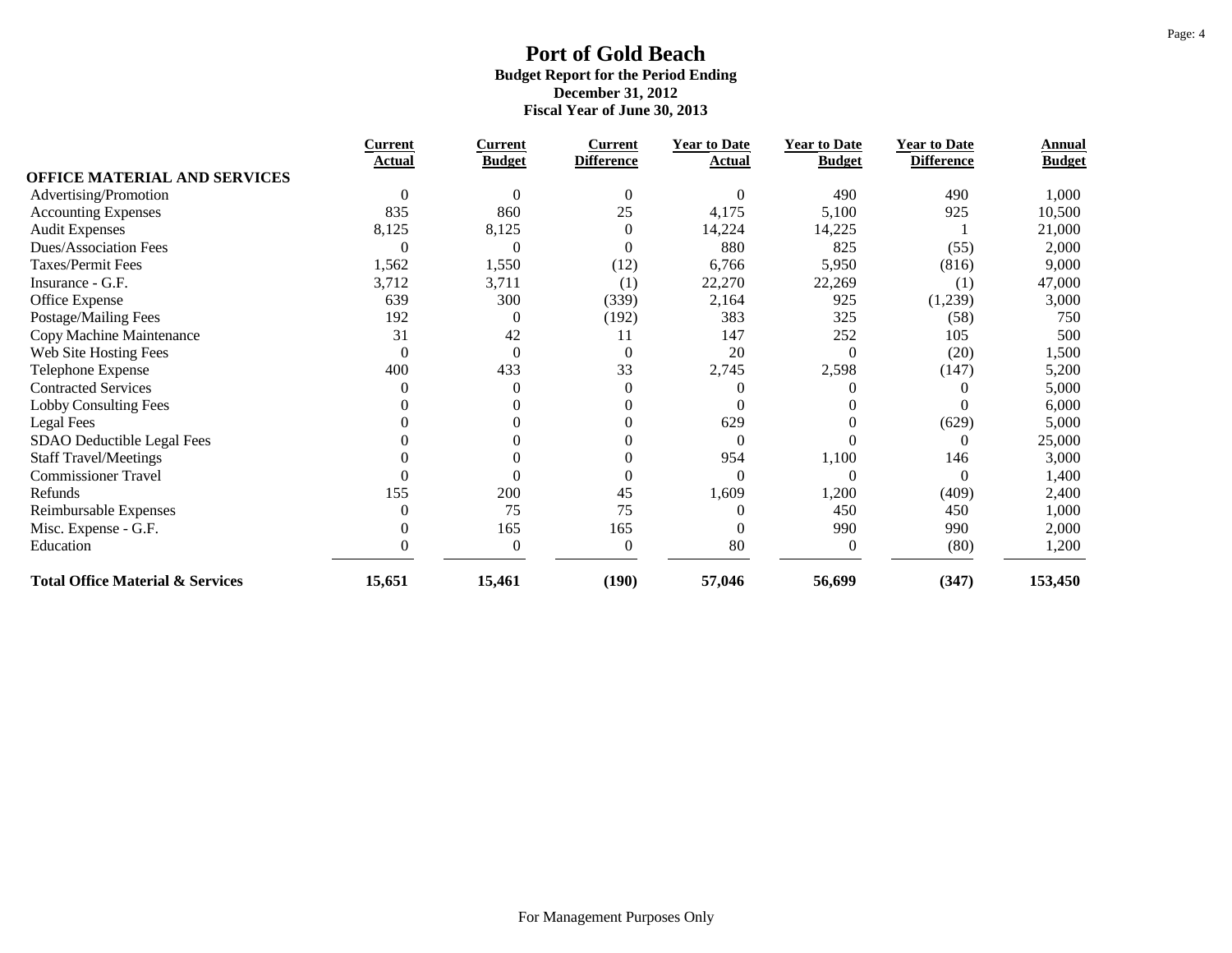|                                                    | <b>Current</b> | <b>Current</b> | <b>Current</b>    | <b>Year to Date</b> | <b>Year to Date</b> | <b>Year to Date</b> | Annual        |
|----------------------------------------------------|----------------|----------------|-------------------|---------------------|---------------------|---------------------|---------------|
| <b>AIRPORT RELATED MATERIAL AND SERVICES</b>       | Actual         | <b>Budget</b>  | <b>Difference</b> | Actual              | <b>Budget</b>       | <b>Difference</b>   | <b>Budget</b> |
| Air Fuel Purchase - 100LL                          | 0              |                | $\mathbf{0}$      | 24,191              | 25,000              | 809                 | 35,000        |
| Air Fuel Purchases - JET A                         |                |                | $\Omega$          |                     |                     |                     |               |
|                                                    |                |                |                   | 10,110              | 10,100              | (10)                | 14,000        |
| <b>Electricity - Airport</b>                       | 180            | 100            | (80)              | 605                 | 490                 | (115)               | 1,300         |
| Sewer/Water - Airport                              | 71             | 100            | 29                | 498                 | 785                 | 287                 | 1,300         |
| <b>Airport Maintenance</b>                         |                | 0              | $\mathbf{0}$      | 10,141              | 10,000              | (141)               | 10,000        |
| <b>AWOS</b> Maintenance                            |                |                | $\Omega$          | 4,400               | 4,400               |                     | 5,500         |
| Airport Card Lock R & M                            |                |                | $\theta$          |                     |                     |                     | 1,500         |
| <b>Airport Liability Insurance</b>                 | 0              | 0              | $\boldsymbol{0}$  | 2,642               | 2,700               | 58                  | 2,700         |
| <b>Total Material &amp; Services</b>               | 251            | 200            | (51)              | 52,587              | 53,475              | 888                 | 71,300        |
| MARINE RELATED MATERIAL AND SERVICES               |                |                |                   |                     |                     |                     |               |
| Marine Regular Fuel                                | $\theta$       | $\theta$       | $\mathbf{0}$      | 9,392               | 4,000               | (5,392)             | 4,000         |
| Sewer / Water - Marina                             | 159            | 200            | 41                | 750                 | 1,025               | 275                 | 2,200         |
| Electricity - Marina                               | 215            | 250            | 35                | 1,276               | 1,200               | (76)                | 2,800         |
| Marina Facility Maintenance                        | 1,423          | 1,425          | $\overline{c}$    | 3,406               | 3,225               | (181)               | 7,500         |
| DEQ Compliance-Carcass/Truck M                     | $\theta$       |                | $\Omega$          | 600                 | 850                 | 250                 | 3,000         |
| Dock Repair/Maintenance                            | 135            |                | (135)             | 938                 | 800                 | (138)               | 7,500         |
| <b>Fish Cleaning Maintenance</b>                   |                |                | $\Omega$          |                     |                     |                     | 1,000         |
| Marine Restroom Maintenance                        |                |                | $\Omega$          |                     |                     |                     | 1,000         |
| Sea Lion Program Payout                            |                |                | 0                 |                     |                     |                     | 10,000        |
| <b>Total Marine Related Material &amp; Service</b> | 1,932          | 1,875          | (57)              | 16,362              | 11,100              | (5,262)             | 39,000        |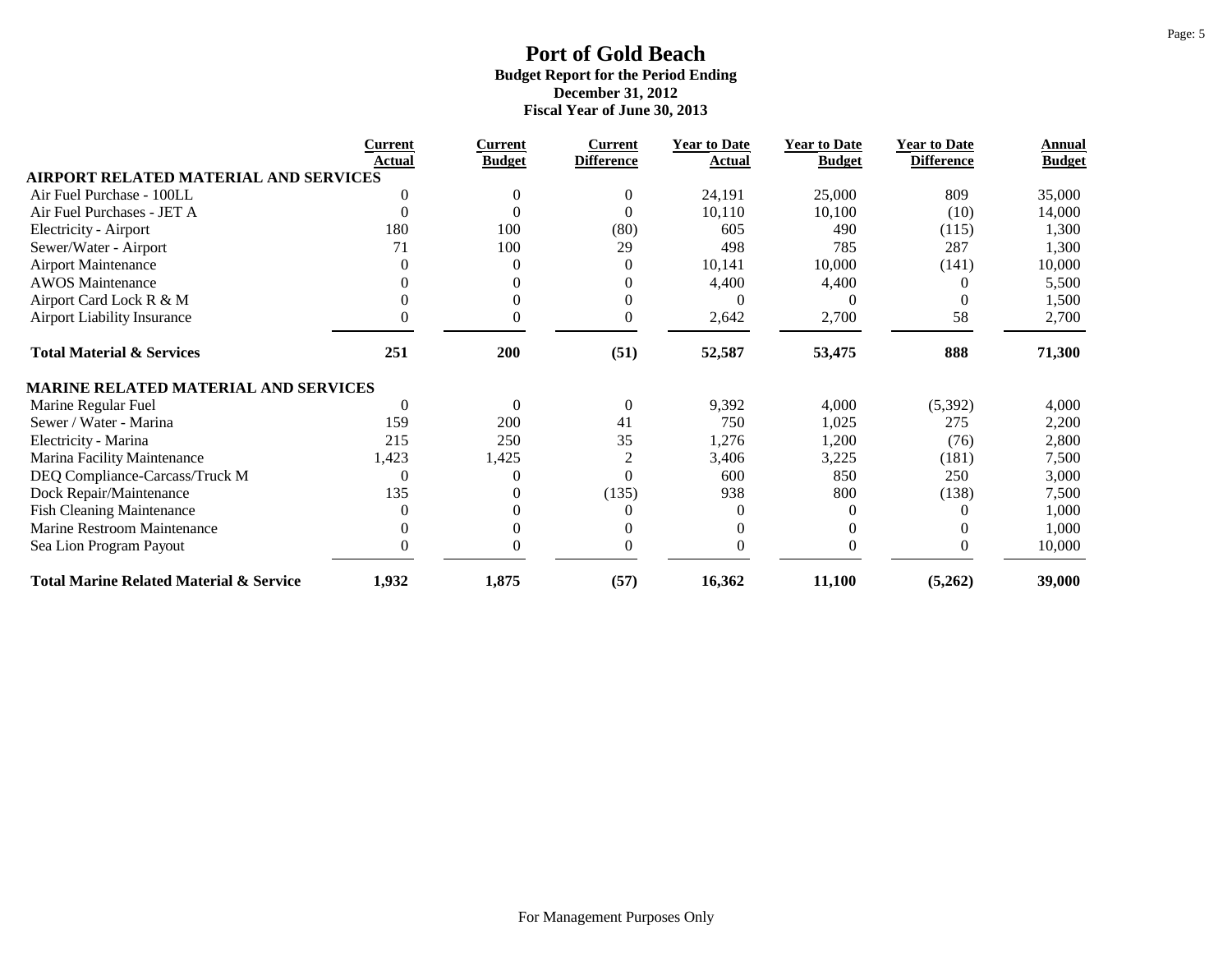|                                                 | <b>Current</b> | <b>Current</b>   | <u>Current</u>    | <b>Year to Date</b> | <b>Year to Date</b> | <b>Year to Date</b> | Annual        |
|-------------------------------------------------|----------------|------------------|-------------------|---------------------|---------------------|---------------------|---------------|
| OPERATIONS MATERIAL AND SERVICES                | Actual         | <b>Budget</b>    | <b>Difference</b> | Actual              | <b>Budget</b>       | <b>Difference</b>   | <b>Budget</b> |
| Electricity                                     | 484            | 700              | 216               | 2,359               | 3,500               | 1,141               | 8,500         |
| Sewer/Water                                     | 108            | 150              | 42                | 583                 | 750                 | 167                 | 1,800         |
| <b>Refuse Disposal</b>                          | 372            | 750              | 378               | 3,528               | 4,500               | 972                 | 8,500         |
| Landscaping Expenses                            | $\overline{0}$ | $\boldsymbol{0}$ | $\boldsymbol{0}$  | $\overline{0}$      | $\Omega$            | $\overline{0}$      | 1,000         |
| Supplies/Small Tools                            | 114            | 175              | 61                | 436                 | 1,325               | 889                 | 4,000         |
| <b>Equipment Maintenance</b>                    | 110            | $\mathbf{0}$     | (110)             | 2,014               | 1,850               | (164)               | 10,000        |
| <b>Facilities Maintenance</b>                   | 43             | $\theta$         | (43)              | 624                 | 500                 | (124)               | 12,000        |
| Security Maintenance                            | $\theta$       |                  | 0                 |                     |                     |                     | 5,000         |
| O/M Equipment Rental/Contracto                  | $\Omega$       |                  | $\Omega$          |                     |                     |                     | 7,500         |
| O & M Fuel                                      | 359            | 250              | (109)             | 1,909               | 1,450               | (459)               | 3,500         |
| <b>Upriver Lands Maintenance</b>                | $\overline{0}$ | $\mathbf{0}$     | $\mathbf{0}$      | $\Omega$            |                     | $\theta$            | 2,500         |
| <b>Total Operations Material &amp; Services</b> | 1,590          | 2,025            | 435               | 11,453              | 13,875              | 2,422               | 64,300        |
| <b>CANNERY MATERIAL AND SERVICES</b>            |                |                  |                   |                     |                     |                     |               |
| Telephone - Cannery Elevator                    | 62             | 30               | (32)              | 219                 | 170                 | (49)                | 350           |
| <b>Elevator Service/Main Cannery</b>            | $\overline{0}$ | $\overline{0}$   | $\mathbf{0}$      | 478                 | 480                 |                     | 1,500         |
| Cannery Utilties - 2nd floor                    | 183            | 275              | 92                | 1,034               | 1,375               | 341                 | 3,200         |
| Cannery - Utilities 1st floor                   | 1,421          | 1,400            | (21)              | 6,661               | 7,800               | 1,139               | 17,500        |
| Cannery - Supplies                              | 0              | $\theta$         | $\mathbf{0}$      | 10                  | $\Omega$            | (10)                | 1,000         |
| Cannery - Maint & Repair                        | 318            | 100              | (218)             | 4,432               | 5,400               | 968                 | 10,000        |
| Cannery - Janitorial                            | 102            | 250              | 148               | 1,769               | 2,150               | 381                 | 3,000         |
| <b>Total Cannery Material &amp; Services</b>    | 2,086          | 2,055            | (31)              | 14,603              | 17,375              | 2,772               | 36,550        |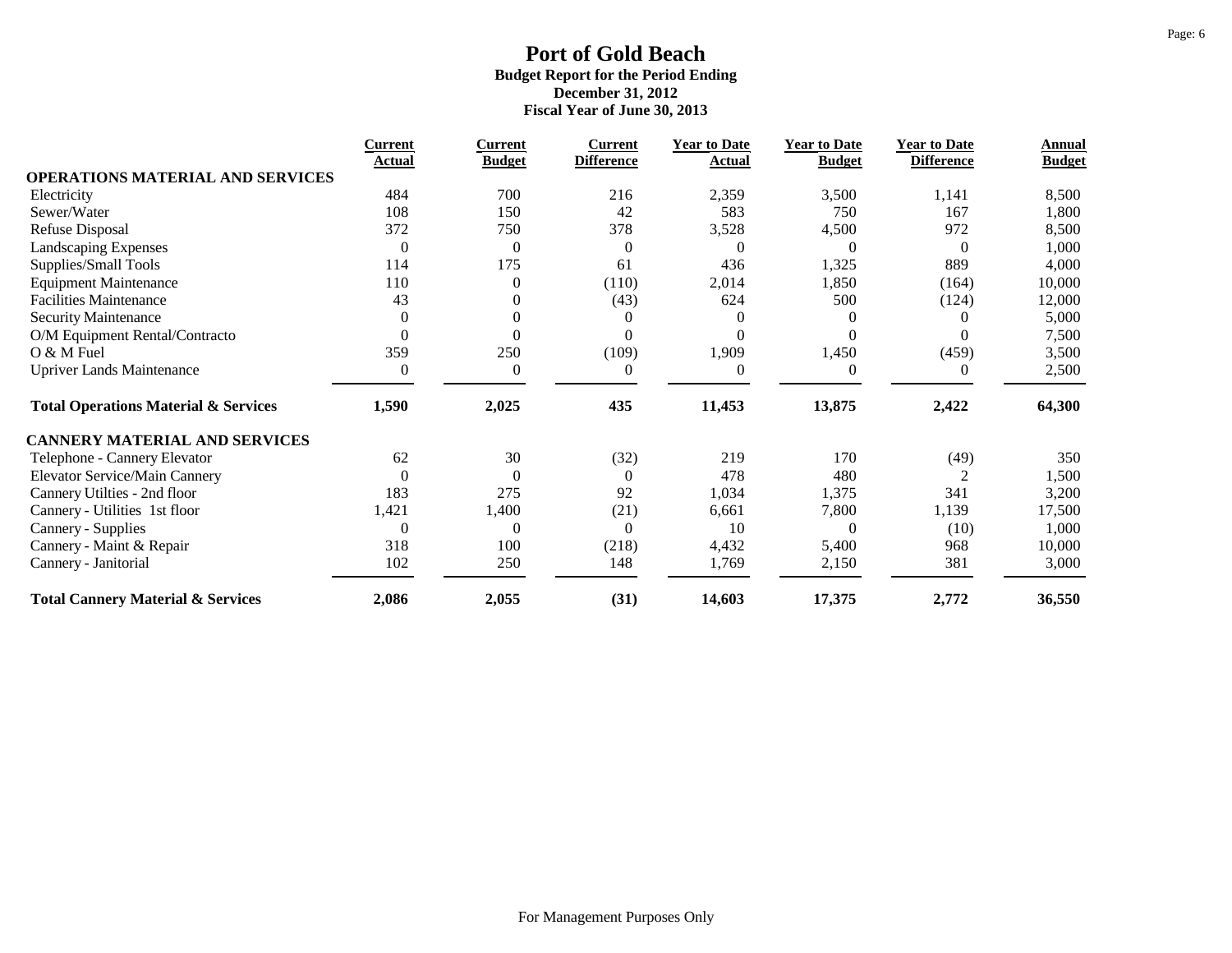|                                    | <b>Current</b><br>Actual | Current<br><b>Budget</b> | <b>Current</b><br><b>Difference</b> | <b>Year to Date</b><br><b>Actual</b> | <b>Year to Date</b><br><b>Budget</b> | <b>Year to Date</b><br><b>Difference</b> | <b>Annual</b><br><b>Budget</b> |
|------------------------------------|--------------------------|--------------------------|-------------------------------------|--------------------------------------|--------------------------------------|------------------------------------------|--------------------------------|
| <b>CAPITAL OUTLAY</b>              |                          |                          |                                     |                                      |                                      |                                          |                                |
| Marina Capital Outlay              | $\theta$                 | $\overline{0}$           | $\Omega$                            | 0                                    | 0                                    | $\Omega$                                 | 10,000                         |
| <b>Cannery Capital Outlay</b>      | $\theta$                 | $\Omega$                 |                                     | $\Omega$                             |                                      |                                          | 5,000                          |
| Other Land & Bldg Capital Outl     | 1,500                    | 1,500                    | 0                                   | 1,500                                | 1,500                                |                                          | 20,000                         |
| Port Equipment Purchase            |                          |                          | $\Omega$                            |                                      |                                      | $\Omega$                                 | 5,000                          |
| <b>Security Systems</b>            |                          |                          | $\Omega$                            |                                      |                                      |                                          | 2,000                          |
| Jetty Repair                       |                          |                          | $\Omega$                            |                                      |                                      | $\Omega$                                 | 2,000                          |
| Paving; Port Facilties             |                          | 0                        | $\mathbf{0}$                        | 0                                    | 0                                    | $\Omega$                                 | 10,000                         |
| Misc. Capital Outlay               | 0                        | $\boldsymbol{0}$         | $\boldsymbol{0}$                    | $\boldsymbol{0}$                     | 0                                    | $\boldsymbol{0}$                         | 1,000                          |
| <b>Total Capital Outlay</b>        | 1,500                    | 1,500                    | $\bf{0}$                            | 1,500                                | 1,500                                | $\bf{0}$                                 | 55,000                         |
| <b>DEBT SERVICE</b>                |                          |                          |                                     |                                      |                                      |                                          |                                |
| Shop/Office Building Loan Int      | $\boldsymbol{0}$         | $\boldsymbol{0}$         | $\boldsymbol{0}$                    | $\Omega$                             | 0                                    | $\theta$                                 | 8,000                          |
| Shop/Office Bldg Principle Pay     | $\Omega$                 | $\Omega$                 | $\Omega$                            |                                      |                                      | 0                                        | 17,046                         |
| Oregon Bus #525178 Interest        | 5,065                    | 5,065                    | $\mathbf{0}$                        | 10,223                               | 10,223                               | $\Omega$                                 | 20,070                         |
| Oregon Bus #525178 Principle       | 7,114                    | 7,114                    | $\mathbf{0}$                        | 14,135                               | 14,135                               | $\Omega$                                 | 28,646                         |
| <b>Total Debt Service</b>          | 12,179                   | 12,179                   | $\boldsymbol{0}$                    | 24,358                               | 24,358                               | $\boldsymbol{0}$                         | 73,762                         |
| <b>TRANSFERS</b>                   |                          |                          |                                     |                                      |                                      |                                          |                                |
| Transfer to PFCORF                 | $\boldsymbol{0}$         | $\boldsymbol{0}$         | $\boldsymbol{0}$                    | $\boldsymbol{0}$                     | $\boldsymbol{0}$                     | $\boldsymbol{0}$                         | 40,000                         |
| <b>Total Transfers</b>             | $\boldsymbol{0}$         | $\bf{0}$                 | $\bf{0}$                            | $\bf{0}$                             | $\bf{0}$                             | $\bf{0}$                                 | 40,000                         |
| <b>CONTINGENCY</b>                 |                          |                          |                                     |                                      |                                      |                                          |                                |
| GF Contingency                     | $\boldsymbol{0}$         | $\boldsymbol{0}$         | $\boldsymbol{0}$                    | $\boldsymbol{0}$                     | $\overline{0}$                       | $\overline{0}$                           | 25,000                         |
|                                    |                          |                          |                                     |                                      |                                      |                                          |                                |
| <b>TOTAL GEN FUND EXPENDITURES</b> | \$<br>52,767             | \$<br>55,653             | 2,886                               | 279,770                              | 295,874                              | 16,104                                   | 794,062                        |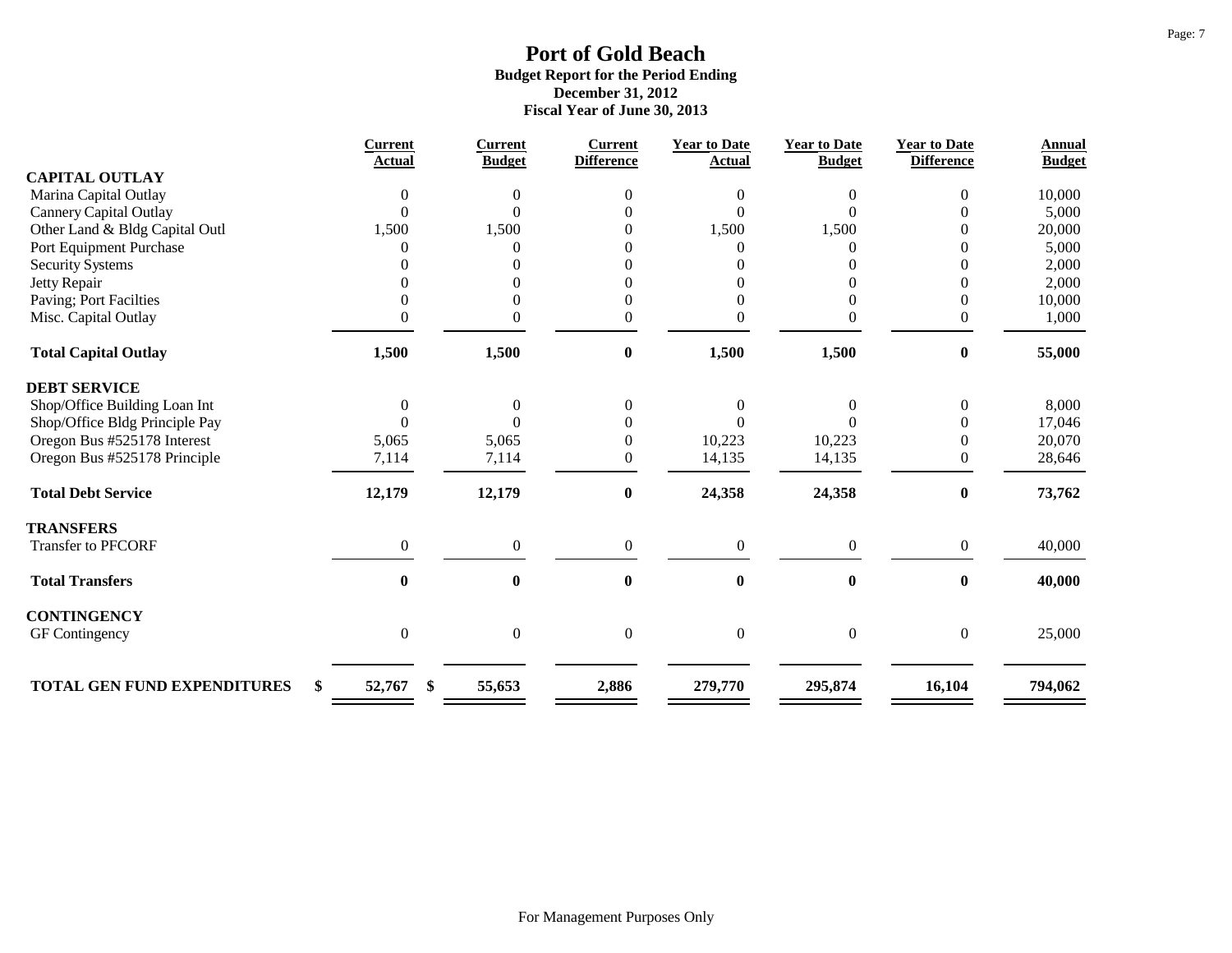|                                   | <b>Current</b><br><b>Actual</b> | <b>Current</b><br><b>Budget</b> | <b>Current</b><br><b>Difference</b> | <b>Year to Date</b><br><b>Actual</b> | <b>Year to Date</b><br><b>Budget</b> | <b>Year to Date</b><br><b>Difference</b> | <b>Annual</b><br><b>Budget</b> |
|-----------------------------------|---------------------------------|---------------------------------|-------------------------------------|--------------------------------------|--------------------------------------|------------------------------------------|--------------------------------|
| <b>GENERAL FUND RECAP</b>         |                                 |                                 |                                     |                                      |                                      |                                          |                                |
| <b>REVENUES</b>                   |                                 |                                 |                                     |                                      |                                      |                                          |                                |
| <b>TOTAL BEGINNG CASH GF</b>      | $\bf{0}$                        | $\boldsymbol{0}$                | $\bf{0}$                            | 474,955                              | 475,000                              | (45)                                     | 475,000                        |
| <b>TREASURY INCOME</b>            | 50,550                          | 28,550                          | 22,000                              | 216,562                              | 211,230                              | 5,332                                    | 246,500                        |
| <b>AIRPORT INCOME</b>             | 103                             | 600                             | (497)                               | 42,119                               | 44,700                               | (2,581)                                  | 90,860                         |
| <b>MARINE INCOME</b>              | 7,668                           | 7,225                           | 443                                 | 47,783                               | 46,340                               | 1,443                                    | 67,275                         |
| <b>LAND/BLDG INCOME</b>           | 32,698                          | 12,725                          | 19,973                              | 118,594                              | 127,925                              | (9, 331)                                 | 226,200                        |
| <b>CANNERY INCOME</b>             | 5,290                           | 6,275                           | (985)                               | 32,677                               | 35,010                               | (2, 333)                                 | 68,000                         |
| <b>OTHER INCOME</b>               | 2,332                           | 575                             | 1,757                               | 7,620                                | 5,890                                | 1,730                                    | 19,400                         |
| <b>INSURANCE/LOANS</b>            | $\mathbf{0}$                    | $\boldsymbol{0}$                | $\boldsymbol{0}$                    | $\overline{0}$                       | $\mathbf{0}$                         | $\overline{0}$                           | $\overline{0}$                 |
| <b>REVENUES GENERATED GF</b>      | 98,641                          | 55,950                          | 42,691                              | 465,355                              | 471,095                              | (5,740)                                  | 718,235                        |
| <b>TOTAL PORT REVENUES</b>        | 98,641                          | 55,950                          | 42,691                              | 940,310                              | 946,095                              | (5,785)                                  | 1,193,235                      |
| <b>EXPENDITURES</b>               |                                 |                                 |                                     |                                      |                                      |                                          |                                |
| PERSONAL SERVIC                   | 17,578                          | 20,358                          | (2,780)                             | 101,861                              | 117,492                              | (15, 631)                                | 235,700                        |
| <b>MATERIAL &amp; SERV</b>        | 21,510                          | 21,616                          | (106)                               | 152,051                              | 152,524                              | (473)                                    | 364,600                        |
| <b>CAPITAL OUTLAY</b>             | 1,500                           | 1,500                           | $\overline{0}$                      | 1,500                                | 1,500                                | $\overline{0}$                           | 55,000                         |
| <b>DEBT SERVICE</b>               | 12,179                          | 12,179                          | $\overline{0}$                      | 24,358                               | 24,358                               | $\overline{0}$                           | 73,762                         |
| <b>TRANSFERS OUT</b>              | 0                               | $\boldsymbol{0}$                | $\boldsymbol{0}$                    | $\mathbf{0}$                         | $\boldsymbol{0}$                     | $\overline{0}$                           | 40,000                         |
| <b>GF CONTINGENCY</b>             | $\Omega$                        | $\boldsymbol{0}$                | $\boldsymbol{0}$                    | $\mathbf{0}$                         | $\boldsymbol{0}$                     | $\overline{0}$                           | 25,000                         |
|                                   |                                 |                                 |                                     |                                      |                                      |                                          |                                |
| <b>TOTAL EXPENDITURES - GF</b>    | 52,767                          | 55,653                          | (2,886)                             | 279,770                              | 295,874                              | (16, 104)                                | 794,062                        |
| <b>G. F. ENDING CASH BALANCES</b> | \$<br>45,874                    | 297                             | 45,577<br>\$                        | 660,540                              | 650,221                              | 10,319                                   | 399,173                        |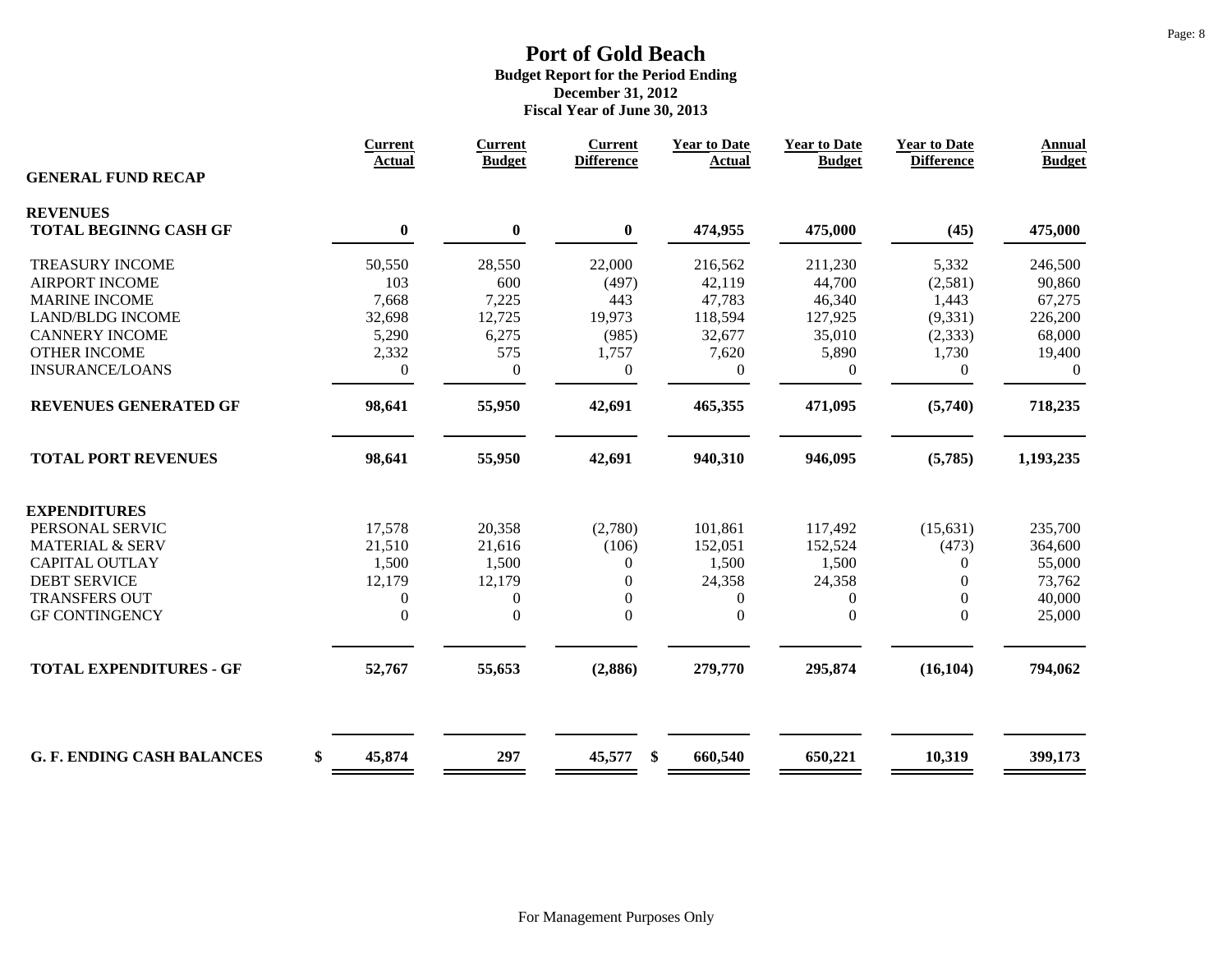| <b>GRANT BASED CAPITAL IMPROVEMENT FUND</b>                              | <b>Current</b><br>Actual | <b>Current</b><br><b>Budget</b> | <b>Current</b><br><b>Difference</b> | <b>Year to Date</b><br><b>Actual</b> | <b>Year to Date</b><br><b>Budget</b> | <b>Year to Date</b><br><b>Difference</b> | Annual<br><b>Budget</b> |
|--------------------------------------------------------------------------|--------------------------|---------------------------------|-------------------------------------|--------------------------------------|--------------------------------------|------------------------------------------|-------------------------|
| REVENUES GRANT BASED CAPITAL IMPROV FUND<br><b>Total GBCIF Beg. Cash</b> |                          | $\bf{0}$                        | $\bf{0}$                            | 20,204                               | 6,200                                | 14,004                                   | 6,200                   |
| <b>TRANSFERS IN</b>                                                      |                          |                                 |                                     |                                      |                                      |                                          |                         |
| <b>Total Transfer In</b>                                                 | 0                        | $\bf{0}$                        | $\bf{0}$                            | 0                                    | 0                                    | 0                                        | 0                       |
| <b>GRANT FUNDS</b>                                                       |                          |                                 |                                     |                                      |                                      |                                          |                         |
| <b>Interest Income Grant</b>                                             |                          | $\Omega$                        | $\Omega$                            |                                      |                                      |                                          |                         |
| Oregon Entitlement Funds                                                 |                          |                                 |                                     |                                      |                                      |                                          | 740,000                 |
| <b>FAA Stimulus Funds</b>                                                |                          |                                 | $\Omega$                            | 26,854                               | 26,850                               |                                          | 460,000                 |
| Stimulus Shop/Office Improv.                                             |                          |                                 |                                     |                                      |                                      |                                          | 460,000                 |
| Shop/Office Loan Repair/Replac                                           |                          |                                 |                                     |                                      |                                      |                                          | 100,000                 |
| Security Camerea Grant                                                   |                          |                                 |                                     |                                      |                                      |                                          | 1,000                   |
| <b>Strategic Business Plan-OECDD</b>                                     |                          |                                 |                                     |                                      |                                      |                                          | 25,000                  |
| <b>Fish Waste Processing Grant</b>                                       |                          |                                 |                                     |                                      |                                      |                                          | 11,300                  |
| <b>Total Grants Received</b>                                             | 0                        | $\bf{0}$                        | $\mathbf{0}$                        | 26,855                               | 26,850                               | 5.                                       | 1,797,300               |
| <b>TOTAL REVEUNUES GBCIF</b>                                             |                          | 0                               | $\bf{0}$                            | 47,059<br>S.                         | 33,050                               | 14,009                                   | 1,803,500               |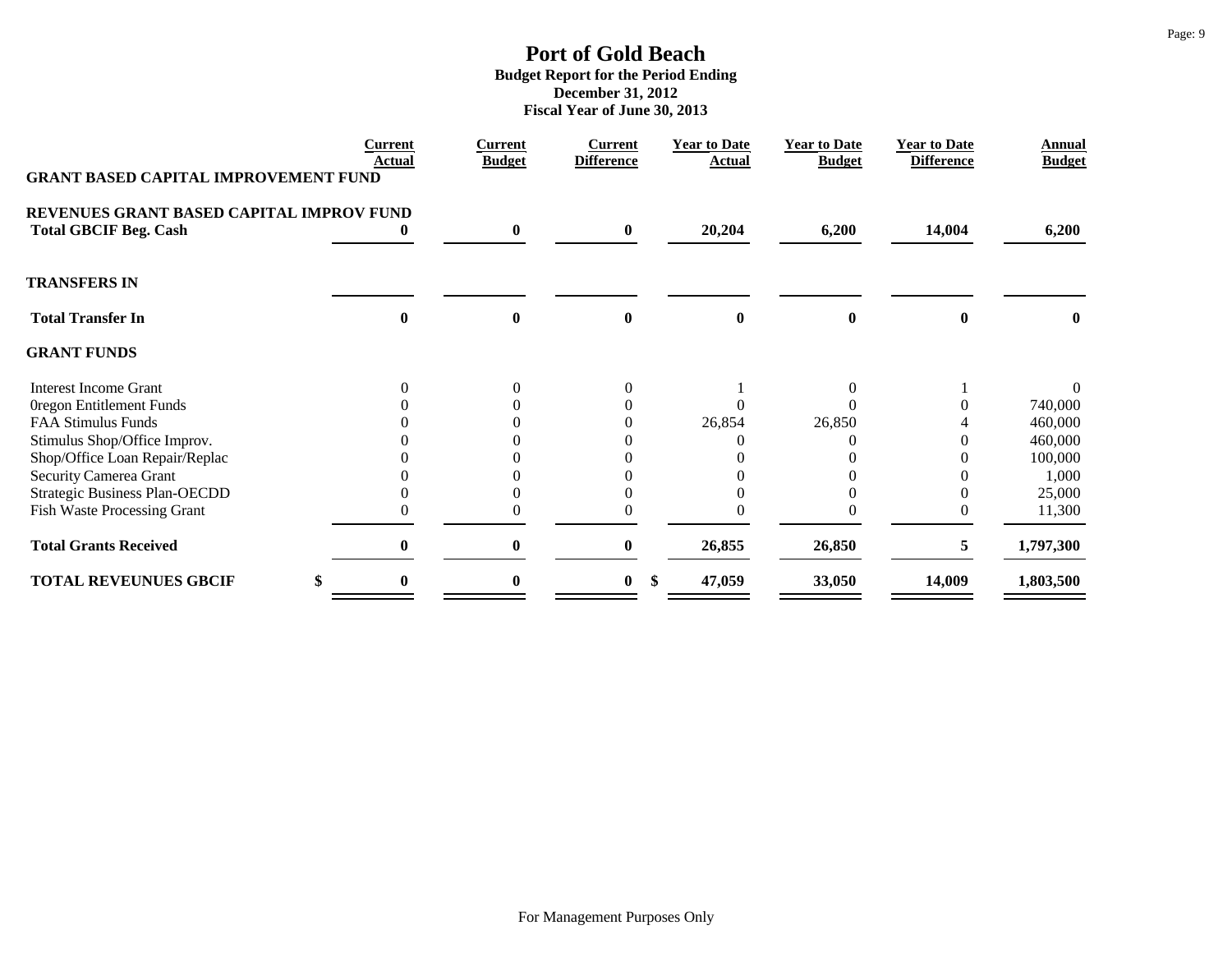| <b>EXPENDITURES GRANT BASED CAPITAL IMPROVE FUND</b> | Current<br><b>Actual</b> |               | <b>Current</b><br><b>Budget</b> | <b>Current</b><br><b>Difference</b> | <b>Year to Date</b><br>Actual | <b>Year to Date</b><br><b>Budget</b> | <b>Year to Date</b><br><b>Difference</b> | Annual<br><b>Budget</b> |
|------------------------------------------------------|--------------------------|---------------|---------------------------------|-------------------------------------|-------------------------------|--------------------------------------|------------------------------------------|-------------------------|
| Taxiway-FAA Replace Grants                           | \$<br>5,601              | <sup>\$</sup> | 5,600                           | (1)                                 | 36,228                        | 36,200                               | (28)                                     | 1,200,000               |
| <b>Fish Waste Processing Facility</b>                |                          |               |                                 | $\theta$                            | 1,097                         |                                      | (1,097)                                  | 11,300                  |
| Strategic Bus Plan Update                            |                          |               |                                 |                                     |                               |                                      |                                          | 25,000                  |
| Security Camera-Stimulus                             |                          |               |                                 |                                     |                               |                                      |                                          | 1,000                   |
| Office/Shop Stimulus Cap Impro                       |                          |               |                                 |                                     |                               |                                      |                                          | 460,000                 |
| Shop/Office Loan Repair/Replac                       |                          |               | 0                               |                                     |                               |                                      |                                          | 100,000                 |
| <b>Total Capital Improvement for GBCIF</b>           | 5,601                    |               | 5,600                           | (1)                                 | 37,325                        | 36,200                               | (1,125)                                  | 1,797,300               |
| <b>TRANSFER OUT GBCIF</b>                            |                          |               |                                 |                                     |                               |                                      |                                          |                         |
| <b>Total Transfers Out GBCIF</b>                     | $\bf{0}$                 |               | $\mathbf{0}$                    | $\mathbf 0$                         | 0                             | $\bf{0}$                             |                                          | $\mathbf{0}$            |
| <b>TOTAL EXPENDITURES GRANT FU</b>                   | 5,601                    |               | 5,600                           | (1)                                 | 37,325                        | 36,200                               | (1,125)                                  | 1,797,300               |
| <b>GBCIF ENDING CASH BALANCE</b>                     | \$<br>$(5,601)$ \$       |               | (5,600)                         |                                     | 9,734                         | (3,150)                              | (12, 884)                                | 6,200                   |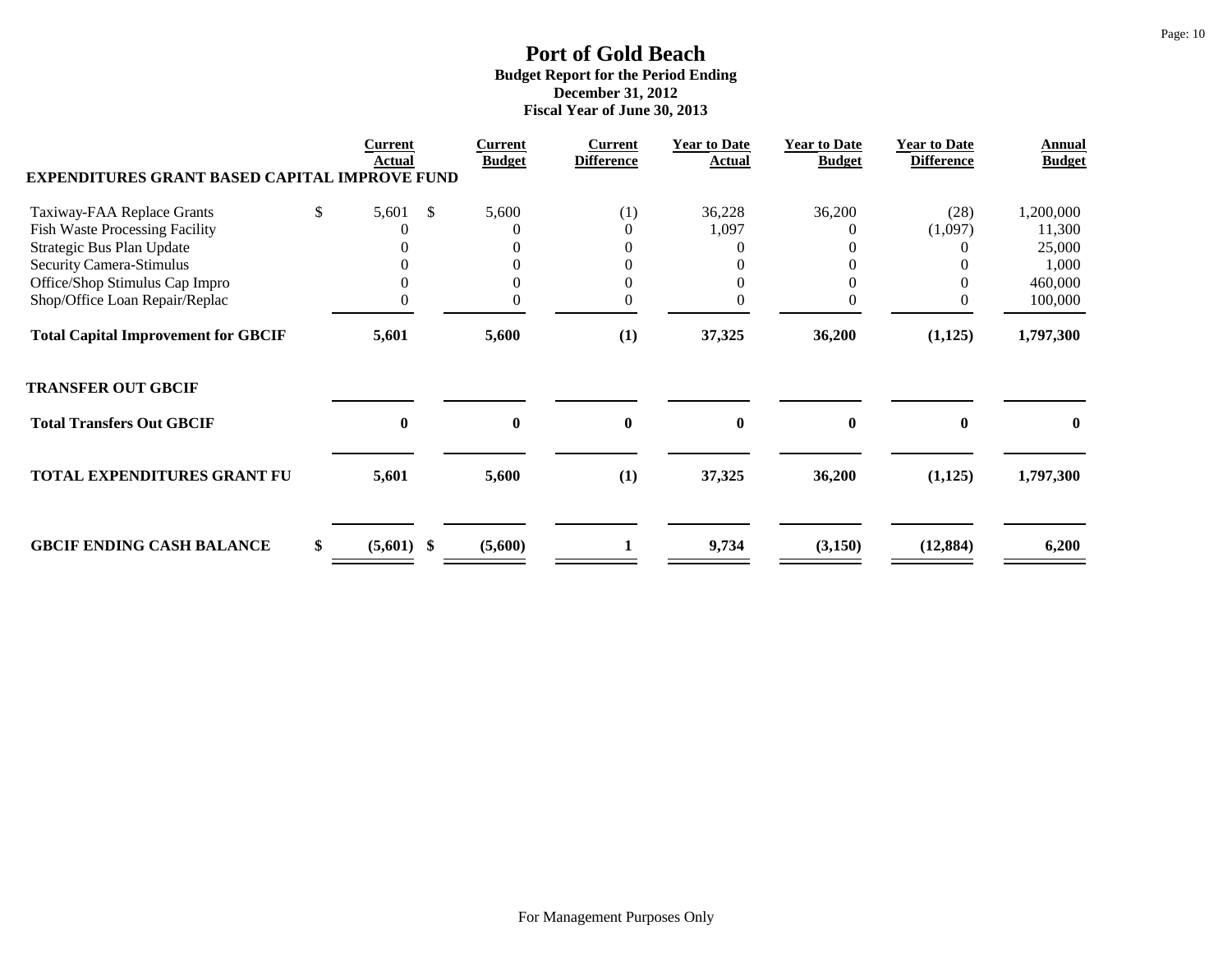|                                                          | <b>Current</b> | <b>Current</b> | Current           | <b>Year to Date</b> | <b>Year to Date</b> | <b>Year to Date</b> | Annual        |
|----------------------------------------------------------|----------------|----------------|-------------------|---------------------|---------------------|---------------------|---------------|
| <b>HUNTLEY PARK FUND</b>                                 | Actual         | <b>Budget</b>  | <b>Difference</b> | Actual              | <b>Budget</b>       | <b>Difference</b>   | <b>Budget</b> |
| <b>HUNTLEY PARK REVENUES</b><br><b>HP Beginning Cash</b> | $\bf{0}$       | $\bf{0}$       | $\bf{0}$          | 41,104              | 42,000              | (896)               | 42,000        |
|                                                          |                |                |                   |                     |                     |                     |               |
| <b>CAMPGROUND INCOME</b>                                 |                |                |                   |                     |                     |                     |               |
| Huntley Park Campground Income                           | 750            | 000,           | (250)             | 25,858              | 31,500              | (5,642)             | 45,000        |
| <b>HP</b> Shower revenues                                | $\theta$       | 100            | (100)             | 2,953               | 3,775               | (822)               | 5,000         |
| <b>HP</b> Store Rent                                     | 184            | 185            | (1)               | 1,130               | 1,110               | 20                  | 2,200         |
| <b>HP Park Utilities</b>                                 | 36             | 40             | (4)               | 254                 | 250                 | 4                   | 500           |
| Interest Inc-HP                                          | 3              | 10             | (7)               | 19                  | 65                  | (46)                | 150           |
| Huntley Park Other Income                                | $\overline{0}$ | 150            | (150)             |                     | 1,300               | (1,295)             | 2,500         |
| <b>HP Campground Income</b>                              | 973            | 1,485          | (512)             | 30,219              | 38,000              | (7, 781)            | 55,350        |
| <b>Total Huntley Park Revenues</b>                       | 973            | 1,485          | (512)             | 71,323              | 80,000              | (8,677)             | 97,350        |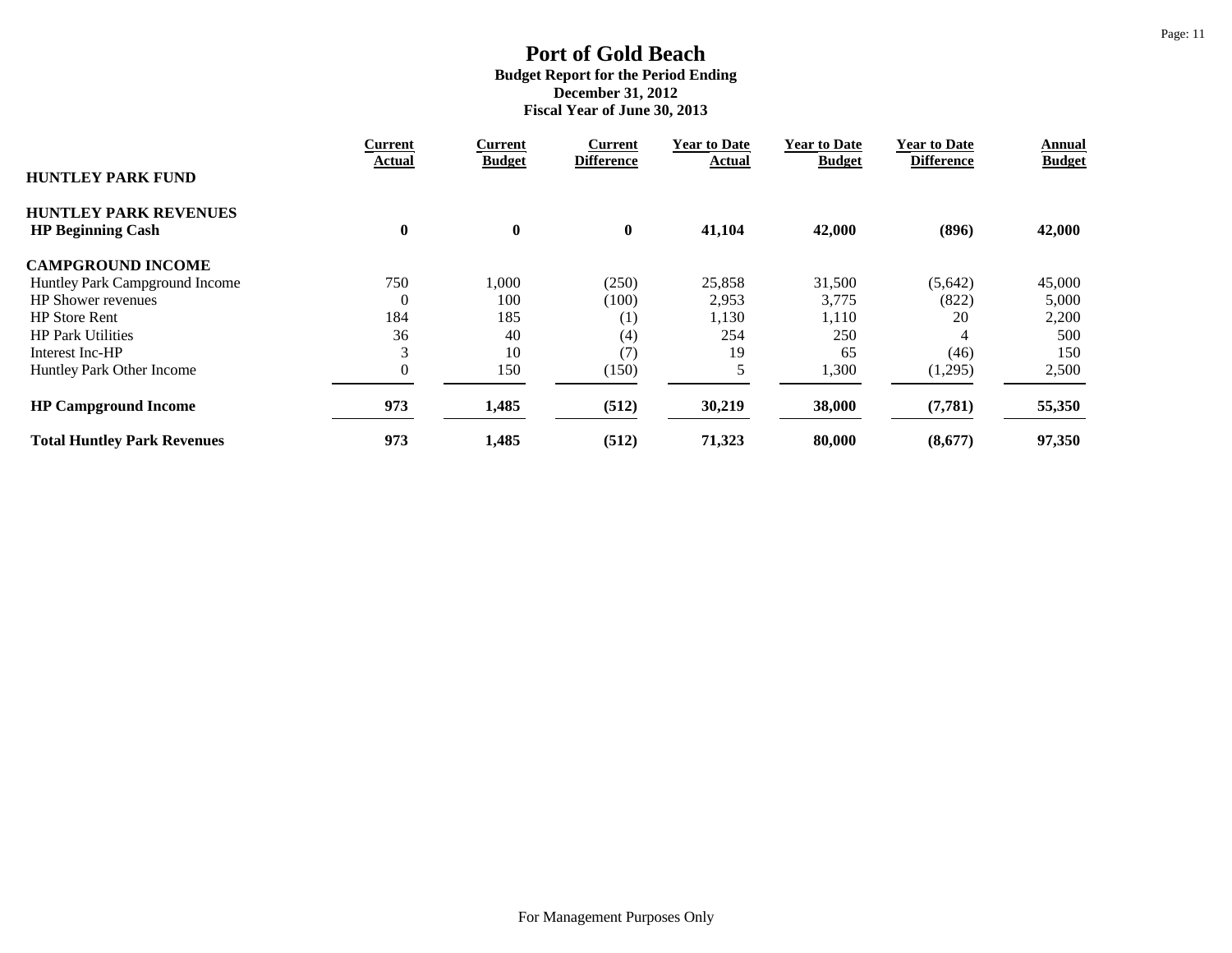|                                      | <b>Current</b>       | <b>Current</b>   | <b>Current</b>    | <b>Year to Date</b> | <b>Year to Date</b> | <b>Year to Date</b> | Annual        |
|--------------------------------------|----------------------|------------------|-------------------|---------------------|---------------------|---------------------|---------------|
| <b>Expenditures Huntley Park</b>     | Actual               | <b>Budget</b>    | <b>Difference</b> | <b>Actual</b>       | <b>Budget</b>       | <b>Difference</b>   | <b>Budget</b> |
| PERSONAL SERVICES                    |                      |                  |                   |                     |                     |                     |               |
| HP-Bonus                             | \$<br>$\overline{0}$ | $\boldsymbol{0}$ | $\boldsymbol{0}$  | $\theta$            | $\Omega$            | $\theta$            | 150           |
| Payroll Taxes                        | 23                   | 83               | 60                | 268                 | 498                 | 230                 | 1,000         |
| H P Personal Services                | 553                  | 500              | (53)              | 3,053               | 3,000               | (53)                | 6,600         |
| <b>Total Personal Services</b>       | 576                  | 583              | 7                 | 3,321               | 3,498               | 177                 | 7,750         |
| <b>MATERIAL &amp; SERVICES</b>       |                      |                  |                   |                     |                     |                     |               |
| HP Equipment Maintenance             | $\theta$             | $\boldsymbol{0}$ | $\boldsymbol{0}$  | 673                 | 300                 | (373)               | 1,000         |
| <b>Facility Maintenance</b>          | $\mathbf{0}$         | $\boldsymbol{0}$ | $\boldsymbol{0}$  | 108                 | $\theta$            | (108)               | 7,500         |
| Road Maintenance                     | $\mathbf{0}$         | $\overline{0}$   | $\boldsymbol{0}$  | $\overline{0}$      | $\Omega$            |                     | 1,000         |
| Fuel                                 | 30                   | 25               | (5)               | 471                 | 475                 |                     | 1,000         |
| H.P. Propane                         | $\mathbf{0}$         | 50               | 50                | 768                 | 1,150               | 382                 | 2,500         |
| H.P. Supplies                        | 31                   | 150              | 119               | 95                  | 775                 | 680                 | 1,800         |
| H.P. Refuse - Garbage & Vaults       | 327                  | 450              | 123               | 2,733               | 4,400               | 1,667               | 6,000         |
| H.P. Utilities                       | 195                  | 300              | 105               | 820                 | 1,575               | 755                 | 3,700         |
| H.P. Telephone                       | 44                   | 50               | 6                 | 220                 | 300                 | 80                  | 600           |
| H.P. Miscellaneous                   | $\boldsymbol{0}$     | 125              | 125               | $\overline{0}$      | 750                 | 750                 | 1,500         |
| <b>Water Testing</b>                 | 595                  | 600              | 5                 | 638                 | 850                 | 212                 | 1,000         |
| <b>HP</b> Advertising                | 441                  | 440              | (1)               | 441                 | 815                 | 374                 | 900           |
| <b>Lodging Taxes</b>                 | $\boldsymbol{0}$     | $\overline{0}$   | $\boldsymbol{0}$  | 485                 | 225                 | (260)               | 450           |
| Septiic/Toliet Testing               | $\theta$             | $\overline{0}$   | $\boldsymbol{0}$  | 1,866               | 2,900               | 1,034               | 5,000         |
| Volunteer Stipend                    | 250                  | 200              | (50)              | 1,250               | 1,200               | (50)                | 1,400         |
| <b>Total Material &amp; Services</b> | 1,913                | 2,390            | 477               | 10,568              | 15,715              | 5,147               | 35,350        |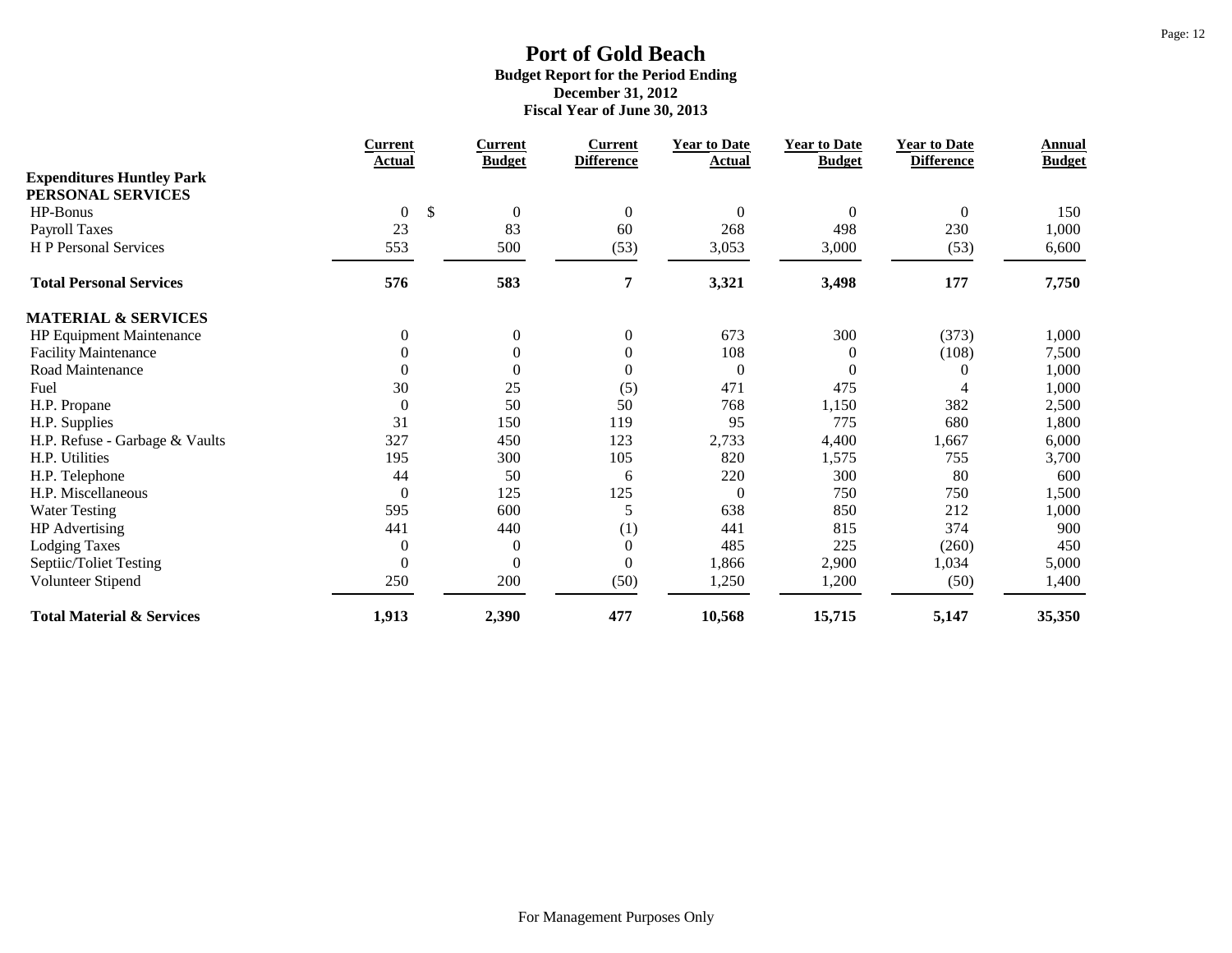|                               | <b>Current</b>     | <b>Current</b><br><b>Budget</b> | <b>Current</b><br><b>Difference</b> | <b>Year to Date</b><br>Actual | <b>Year to Date</b><br><b>Budget</b> | <b>Year to Date</b><br><b>Difference</b> | <b>Annual</b> |
|-------------------------------|--------------------|---------------------------------|-------------------------------------|-------------------------------|--------------------------------------|------------------------------------------|---------------|
| <b>CAPITAL OUTLAY</b>         | <b>Actual</b>      |                                 |                                     |                               |                                      |                                          | <b>Budget</b> |
| New Equipment                 | $\theta$           | $\Omega$                        | $\overline{0}$                      |                               | 0                                    | $\mathbf{0}$                             | 5,000         |
| HP Building                   |                    |                                 | 0                                   |                               |                                      |                                          | 7,000         |
| <b>HP</b> Infrastructure      |                    |                                 | $\overline{0}$                      | 1,220                         | 1,200                                | (20)                                     | 15,000        |
| <b>Total Capital Outlay</b>   | $\bf{0}$           | $\bf{0}$                        | $\boldsymbol{0}$                    | 1,220                         | 1,200                                | (20)                                     | 27,000        |
| <b>CONTINGENCY</b>            |                    |                                 |                                     |                               |                                      |                                          |               |
| <b>Contingency HP</b>         | $\mathbf{0}$       | $\mathbf{0}$                    | $\mathbf{0}$                        | 0                             | 0                                    | $\mathbf{0}$                             | 5,000         |
| <b>Total Contingency</b>      | $\bf{0}$           | $\bf{0}$                        | $\bf{0}$                            | $\bf{0}$                      | $\bf{0}$                             | $\mathbf{0}$                             | 5,000         |
|                               |                    |                                 |                                     |                               |                                      |                                          |               |
| <b>HP ENDING CASH BALANCE</b> | $(1,516)$ \$<br>\$ | (1, 488)                        | 28                                  | 56,214                        | 59,587                               | 3,373                                    | 22,250        |